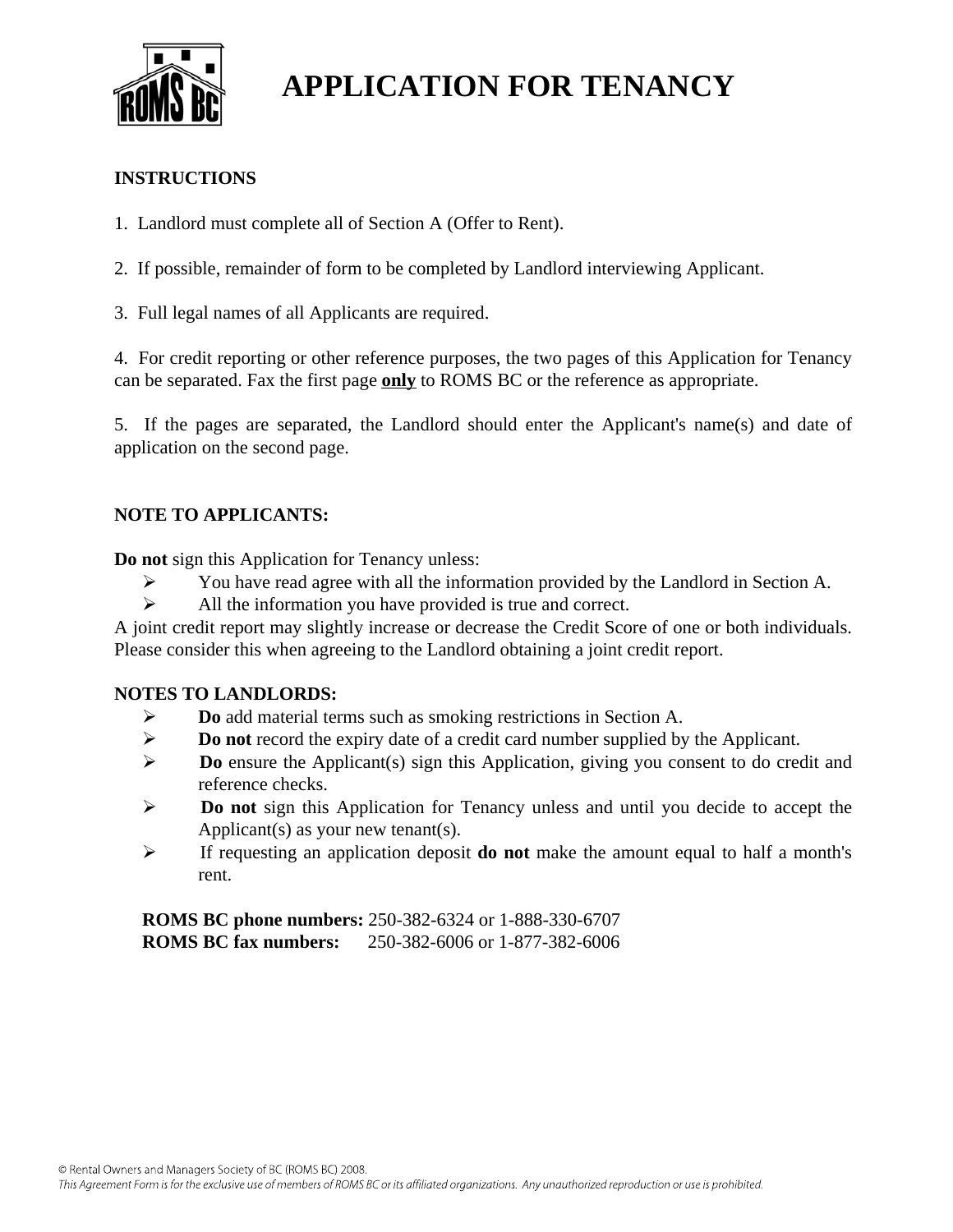# **APPLICATION FOR TENANCY**



| G. LANDLORD'S ACCEPTANCE | <b>NOTE:</b> Do not sign this form unless and until you decide to accept the Applicant(s) as your tenant(s). |  |  |  |  |  |  |  |
|--------------------------|--------------------------------------------------------------------------------------------------------------|--|--|--|--|--|--|--|
|                          |                                                                                                              |  |  |  |  |  |  |  |
|                          |                                                                                                              |  |  |  |  |  |  |  |
| Landlord's Signature     | Date Signed                                                                                                  |  |  |  |  |  |  |  |